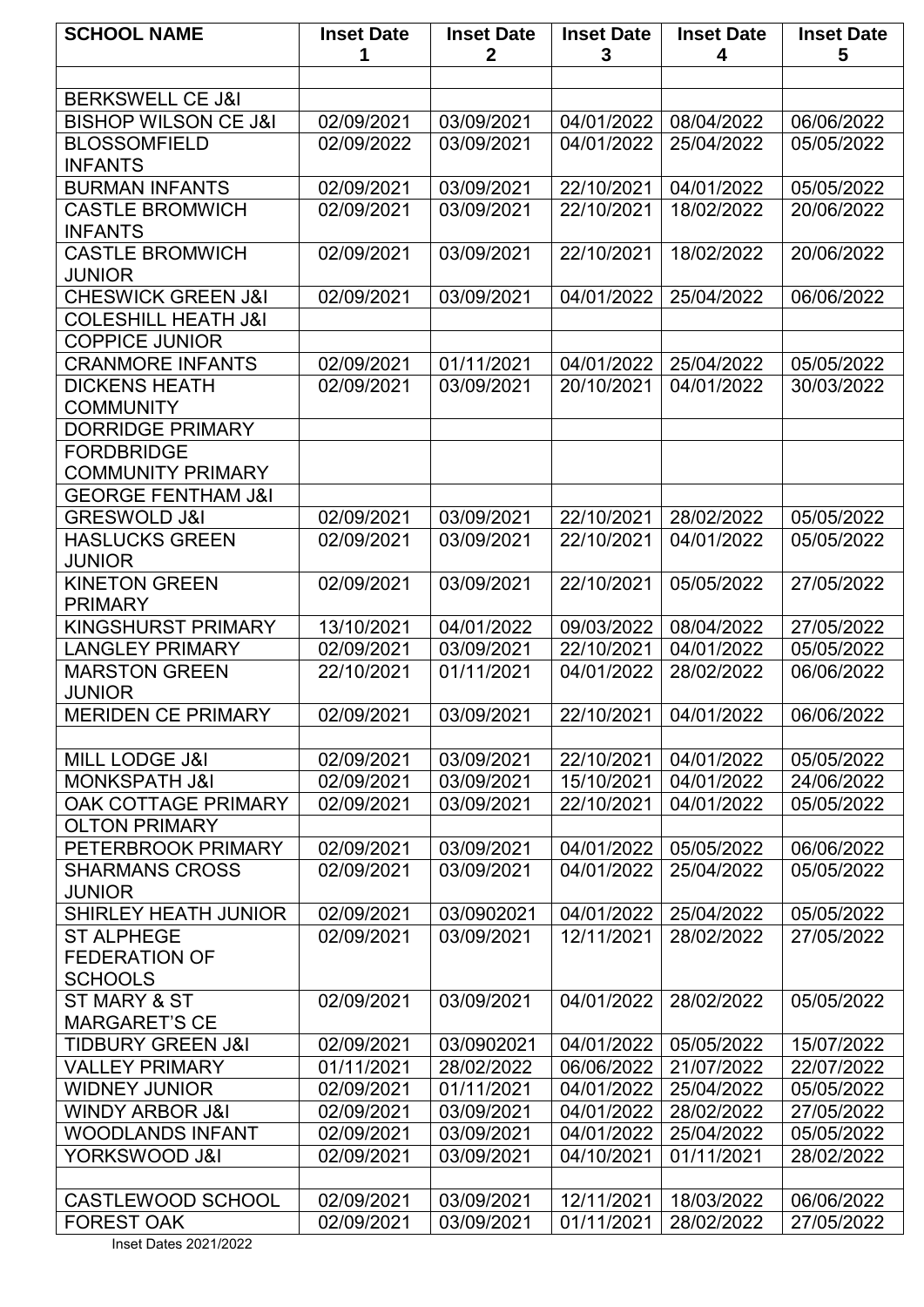| <b>SCHOOL NAME</b>                              | <b>Inset Date</b><br>1 | <b>Inset Date</b><br>$\mathbf{2}$ | <b>Inset Date</b><br>3 | <b>Inset Date</b><br>4   | <b>Inset Date</b><br>5   |
|-------------------------------------------------|------------------------|-----------------------------------|------------------------|--------------------------|--------------------------|
| <b>HAZEL OAK</b>                                |                        |                                   |                        |                          |                          |
| <b>MERSTONE</b>                                 | 02/09/2021             | 03/09/2021                        | 22/10/2021             | 28/02/2022               | 06/06/2022               |
| <b>REYNALDS CROSS</b>                           |                        |                                   |                        |                          |                          |
|                                                 |                        |                                   |                        |                          |                          |
| <b>SUMMERFIELD</b>                              |                        |                                   |                        |                          |                          |
| <b>EDUCATION CENTRE</b>                         |                        |                                   |                        |                          |                          |
| <b>TRIPLE CROWN CENTRE</b>                      | 02/09/2021             | 03/09/2021                        | 04/01/2022             | 28/02/2022               | 27/05/2022               |
|                                                 |                        |                                   |                        |                          |                          |
| <b>ACADEMIES</b>                                |                        |                                   |                        |                          |                          |
| <b>ALDERBROOK</b>                               |                        |                                   |                        |                          |                          |
| <b>ARDEN SCHOOL</b>                             | 02/09/2021             | 03/09/2021                        | 06/09/2021             | 22/10/2021               | 17/12/2021               |
| <b>TUDOR GRANGE</b>                             |                        |                                   |                        |                          |                          |
| <b>ACADEMY KINGSHURST</b>                       |                        |                                   |                        |                          |                          |
| <b>GRACE ACADEMY</b>                            |                        |                                   |                        |                          |                          |
| <b>HEART OF ENGLAND</b>                         |                        |                                   |                        |                          |                          |
| JOHN HENRY NEWMAN                               |                        |                                   |                        |                          |                          |
| <b>CATHOLIC COLLEGE</b>                         |                        |                                   |                        |                          |                          |
| <b>LANGLEY</b>                                  | 02/09/2021             | 03/09/2021                        | 22/10/2021             | 28/02/2022               | 08/04/2022               |
| <b>LIGHT HALL</b>                               |                        |                                   |                        |                          |                          |
| <b>LODE HEATH</b>                               |                        |                                   |                        |                          |                          |
| <b>LYNDON</b>                                   |                        |                                   |                        |                          |                          |
| PARK HALL ACADEMY                               |                        |                                   |                        |                          |                          |
| <b>SMITHS WOOD</b>                              |                        |                                   |                        |                          |                          |
| <b>ACADEMY</b>                                  |                        |                                   |                        |                          |                          |
| ST PETER'S RC                                   |                        |                                   |                        |                          |                          |
| <b>TUDOR GRANGE</b>                             | 02/09/2021             | 03/09/2021                        | 01/11/2021             | 16/03/2022               | 21/07/2022               |
| <b>ACADEMY</b>                                  |                        |                                   |                        |                          |                          |
| <b>WMG ACADEMY FOR</b>                          | 02/09/2021             | 19/11/2021                        | 04/01/2022             | 08/04/2022               | 29/06/2022               |
| YOUNG ENGINEERS                                 |                        |                                   |                        |                          |                          |
|                                                 |                        |                                   |                        |                          |                          |
| <b>BALSALL PRIMARY</b>                          |                        |                                   |                        |                          |                          |
| <b>BENTLEY HEATH CE J&amp;I</b>                 |                        |                                   |                        |                          |                          |
| <b>DAMSON WOOD</b>                              | 02/09/2021             | 03/03/2021                        | 22/10/2021             | 27/05/2022               | 08/08/2022               |
| <b>INFANTS</b>                                  |                        |                                   |                        |                          |                          |
| <b>HOCKLEY HEATH</b>                            | 02/09/2021             | 17/12/2021                        | 04/01/2022             | 28/02/2022               | 06/06/2022               |
| <b>KNOWLE PRIMARY</b>                           | 02/09/2021             | 03/09/2021                        | 04/01/2022             | 08/04/2022               | 27/05/2022               |
| <b>LADY KATHERINE</b>                           | 02/09/2021             | 03/09/2021                        | 01/11/2021             | 04/01/2022               | 28/02/2022               |
| <b>LEVESON CE</b>                               |                        |                                   |                        |                          |                          |
| <b>MARSTON GREEN</b>                            | 22/10/2021             | 01/11/2021                        | 04/01/2022             | 28/02/2022               | 06/06/2022               |
| <b>INFANT</b>                                   |                        |                                   |                        |                          |                          |
| <b>OUR LADY OF</b>                              | 02/09/2021             | 03/09/2021                        | 04/01/2022             | 11/03/2022               | 06/06/2022               |
| <b>COMPASSION RC</b>                            |                        |                                   |                        |                          |                          |
| <b>OUR LADY OF THE</b>                          |                        |                                   |                        |                          |                          |
| <b>WAYSIDE RC</b>                               |                        |                                   |                        |                          |                          |
| <b>SMITH'S WOOD</b><br><b>COMMUNITY PRIMARY</b> |                        |                                   |                        |                          |                          |
|                                                 |                        |                                   |                        |                          |                          |
| ST ANDREW'S RC J&I                              |                        |                                   |                        |                          |                          |
| ST ANNE'S RC                                    |                        |                                   |                        |                          |                          |
| ST ANTHONY'S RC<br>ST AUGUSTINE'S RC J&I        | 02/09/2021             | 03/09/2021                        | 04/01/2022             |                          |                          |
| ST GEORGE & ST                                  | 02/09/2021             | 03/09/2021                        | 04/01/2022             | 05/05/2022<br>08/04/2022 | 27/06/2022<br>20/06/2022 |
| <b>TERESA RC</b>                                |                        |                                   |                        |                          |                          |
| <b>ST JOHN THE BAPTIST</b>                      |                        |                                   |                        |                          |                          |
|                                                 |                        |                                   |                        |                          |                          |

Inset Dates 2021/2022